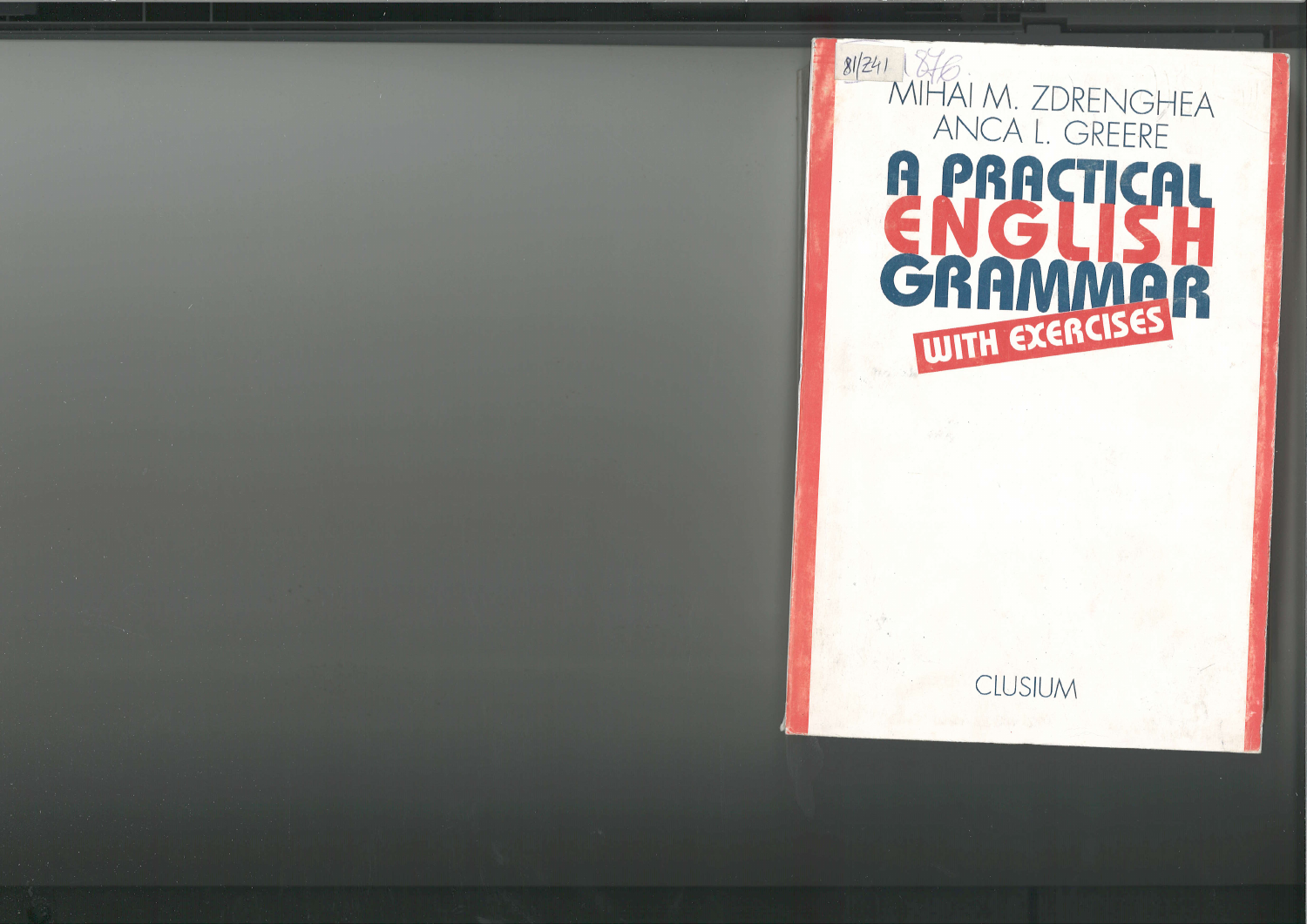# **CONTENTS**

| 1. The Noun        |    |
|--------------------|----|
| 1.1. <i>number</i> |    |
| $1.2. \; case$     | 46 |
| $1.3.$ gender      | 56 |

 $\mathcal{L}(\mathcal{L}^{\mathcal{L}})$  and  $\mathcal{L}(\mathcal{L}^{\mathcal{L}})$  and  $\mathcal{L}(\mathcal{L}^{\mathcal{L}})$ 

| 2. The Adjective                       | 69  |
|----------------------------------------|-----|
| 2.1. classification of adjectives      | 69  |
| 2.2. adjective building                | 71  |
| 2.3. usage of adjectives               | 80  |
| 2.4. modification of/by adjectives     | 83  |
| 2.5. adjectives and other word-classes | 94  |
| 2.6. degrees of comparison             | 105 |

# 3. The Article

| <sup>5.</sup> The Article                                | 129 |
|----------------------------------------------------------|-----|
| 3.1. indefinite article                                  | 129 |
| 3.2. definite article<br>3.3. zero article               | 136 |
|                                                          | 140 |
| 3.4. nouns that have an unstable relation to the article | 149 |